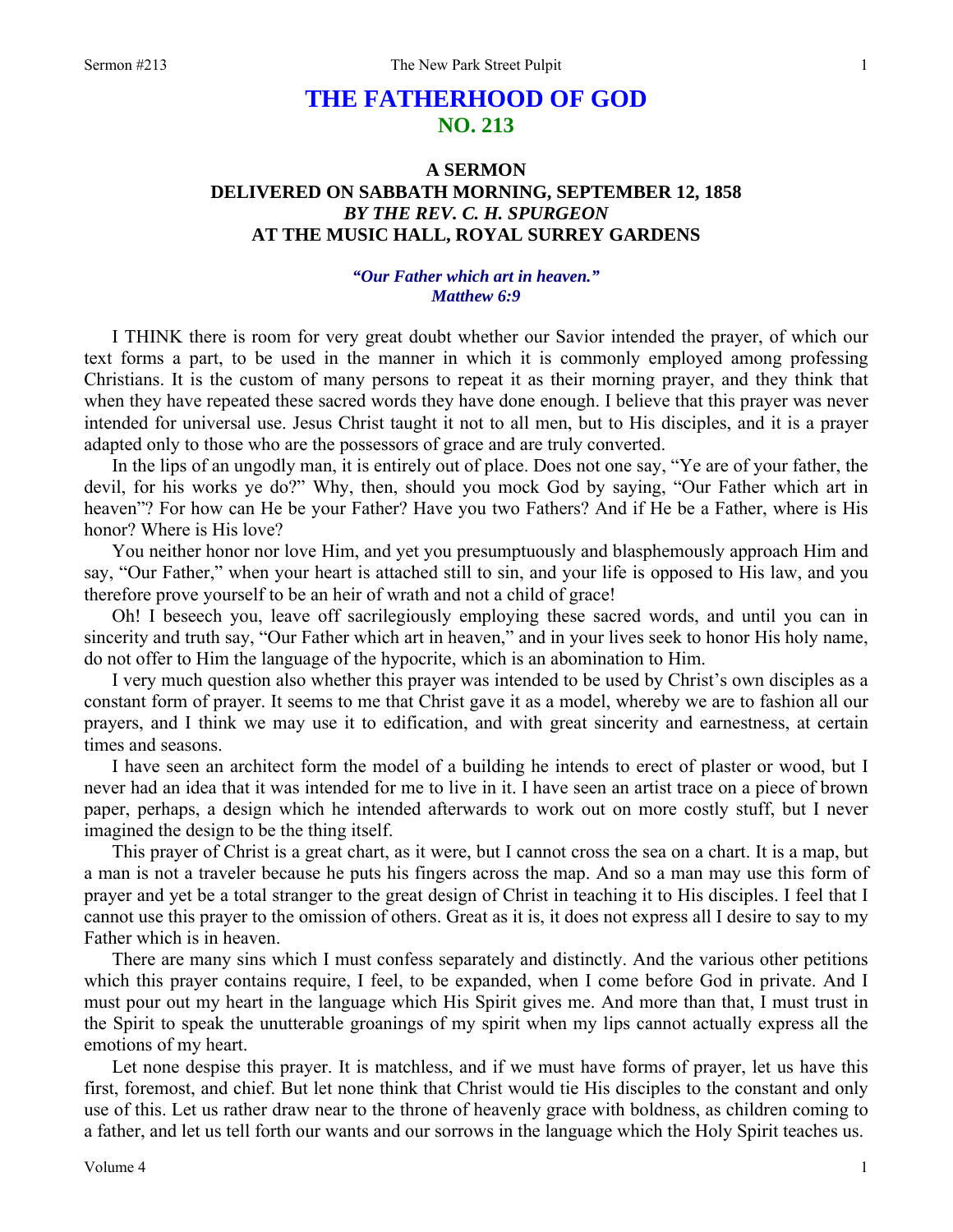And now, coming to the text, there are several things we have to notice here. And first, I shall dwell for a few minutes upon *the double relationship mentioned*, "Our Father which art in heaven." There is *sonship*, *"*Father." There is *brotherhood*, for it says, "*Our* Father." And if He be the common father of us, then we must be brothers, for there are two relationships, sonship and brotherhood.

In the next place, I shall utter a few words upon the spirit which is necessary to help us before we are able to utter this, "*The spirit of adoption*," whereby we can cry, "Our Father which art in heaven." And then, thirdly, I shall conclude with *the double argument* of the text, for it is really an argument upon which the rest of the prayer is based. "Our Father which art in heaven," is, as it were, a strong argument used before supplication itself is presented.

#### **I.** First, THE DOUBLE RELATIONSHIP IMPLIED IN THE TEXT.

We take the first one. Here is *sonship*, *"*Our Father which art in heaven." How are we to understand this and in what sense are we the sons and daughters of God? Some say that the Fatherhood of God is universal and that every man, from the fact of his being created by God, is necessarily God's son, and that therefore every man has a right to approach the throne of God and say, "Our Father which art in heaven."

To that I must demur. I believe that in this prayer we are to come before God, looking upon Him not as our Father through creation, but as our Father through adoption and the new birth. I will very briefly state my reasons for this.

I have never been able to see that creation necessarily implies fatherhood. I believe God has made many things that are not His children. Has He not made the heavens and the earth, the sea and the fullness thereof? And are they His children? You say these are not rational and intelligent beings, but He made the angels, who stand in an eminently high and holy position, are they His children? "Unto which of the angels said he at any time, you are my son?" I do not find, as a rule, that angels are called the children of God. And I must demur to the idea that mere creation brings God necessarily into the relationship of a Father.

Does not the potter make vessels of clay? But is the potter the father of the vase or of the bottle? No, beloved, it needs something beyond creation to constitute the relationship, and those who can say, "Our Father which art in heaven," are something more than God's creatures—they have been adopted into His family. He has taken them out of the old black family in which they were born. He has washed them, and cleansed them, and given them a new name and a new spirit, and made them "heirs of God and joint-heirs with Christ," and all this of His own free, sovereign, unmerited, distinguishing grace.

And having adopted them to be His children, He has, in the next place, *regenerated them by the Spirit of the living God*. He has "begotten them again unto a lively hope, by the resurrection of Jesus Christ from the dead," and no man has a right to claim God as his Father, unless he feels in his soul and believes, solemnly, through the faith of God's election, that he has been adopted into the one family of which is in heaven and earth, and that he has been regenerated or born again.

This relationship also involves *love*. If God be my Father, He loves me. And oh, how He loves me! When God is a Husband, He is the best of husbands. Widows, somehow or other, are always well-cared for. When God is a Friend, He is the best of friends and sticks closer than a brother. And when He is a Father, He is the best of fathers.

O fathers! perhaps you do not know how much you love your children. When they are sick you find it out, for you stand by their couches and you pity them, as their little frames are writhing in pain. Well, "Like as a father pitieth his children, so the LORD pitieth them that fear him."

You know how you love your children too, when they grieve you by their sin. Anger arises and you are ready to chasten them, but no sooner is the tear in their eye, than your hand is heavy and you feel that you had rather smite yourself than smite them. And every time you smite them you seem to cry, "Oh that I should have thus to afflict my child for his sin! Oh that I could suffer in his stead!"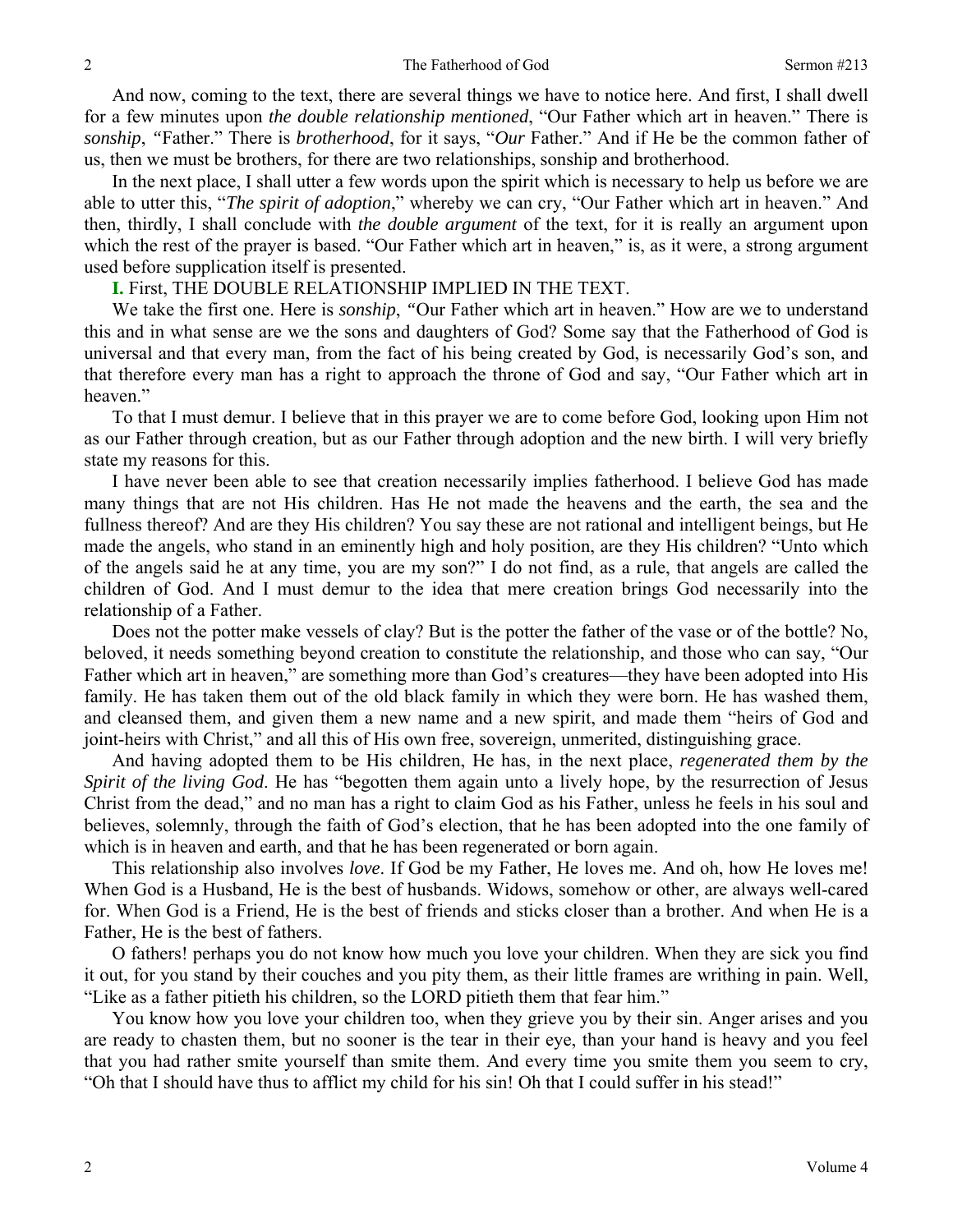And God, even our Father, "doth not afflict willingly." Is not that a sweet thing? He is, as it were, compelled to it, even the Eternal arm is not willing to do it. It is only His great love and deep wisdom that brings down the blow.

But if you want to know your love to your children, you will know it most if they die. David knew that he loved his son Absalom, but he never knew how much he loved him till he heard that he had been slain and that he had been buried by Joab. "Precious in the sight of the LORD is the death of his saints." He knows then how deep and pure is the love that death can never sever and the terrors of eternity can never unbind.

But parents, although you love your children much and you know it, you do not know and you cannot tell how deep is the unfathomable abyss of the love of God to you. Go out at midnight and consider the heavens, the work of God's fingers, the moon and the stars which He has ordained, and I am sure you will say, "What is man, that thou shouldest be mindful of him?"

But more than all, you will wonder, not at your loving Him, but that while He has all these treasures, He should set His heart upon so insignificant a creature as man. And the sonship that God has given us is not a mere name. There is all our Father's great heart given to us in the moment when He claims us as His sons.

But if this sonship involves the love of God to us, it also involves the duty of *love to God*. Oh! heir of heaven, if you are God's child, will you not love your Father? What son is there that loves not his father? Is he not less than human if he loves not his sire? Let his name be blotted from the book of remembrance that loves not the woman that brought him forth and the father that begat him.

And we, the chosen favorites of heaven, adopted and regenerated, shall not we love Him, shall not we say, "Whom have I in heaven but You and there is none upon earth that I desire in comparison with You? My Father, I will give You my heart. You shall be the guide of my youth. You do love me and the little heart that I have shall be all Your own forever."

Furthermore, if we say, "Our Father which art in heaven," we must recollect that our being sons involves the duty of *obedience to God*. When I say, "My Father," it is not for me to rise up and go in rebellion against His wishes. If He be a Father, let me note His commands, and let me reverentially obey. If He has said, "Do this," let me do it, not because I dread Him, but because I love Him. And if He forbids me to do anything, let me avoid it.

There are some persons in the world who have not the spirit of adoption and they can never be brought to do a thing unless they see some advantage to themselves in it. But with the child of God, there is no motive at all. He can boldly say, "I have never done a right thing since I have followed Christ because I hoped to get to heaven by it, nor have I ever avoided a wrong thing because I was afraid of being damned."

For the child of God knows his good works do not make him acceptable to God, for he was acceptable to God by Jesus Christ long before he had any good works. And the fear of hell does not affect him, for he knows that he is delivered from that and shall never come into condemnation, having passed from death unto life.

He acts from pure love and gratitude, and until we come to that state of mind, I do not think there is such a thing as virtue. For if a man has done what is called a virtuous action because he hoped to get to heaven or to avoid hell by it, whom has he served? Has he not served himself? And what is that but selfishness?

But the man who has no hell to fear and no heaven to gain, because heaven is his own and hell he never can enter, that man is capable of virtue, for he says,

> *"Now for the love I bear His name, What was my gain I count my loss; I pour contempt on all my shame, And nail my glory to His cross"—*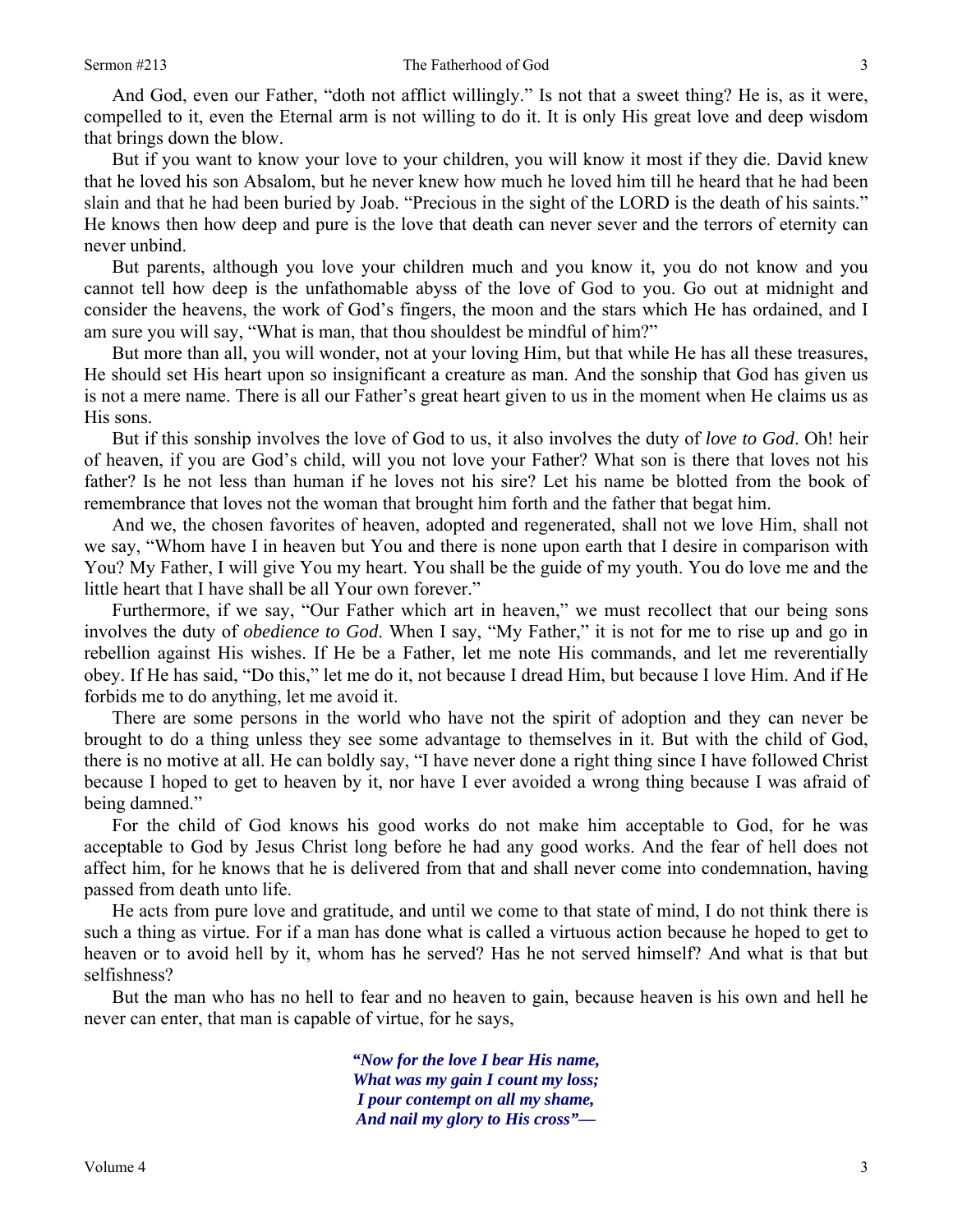to His cross who loved, and lived, and died for me who loved Him not, but who desires now to love Him with all my heart, and soul, and strength.

And now, permit me to draw your attention to one encouraging thought that may help to cheer the downcast and Satan-tempted child of God. *Sonship is a thing which all the infirmities of our flesh, and all the sins into which we are hurried by temptation, can never violate or weaken*. A man has a child that child on a sudden is bereaved of its senses. It becomes an idiot. What a grief that is to a father, for a child to become a lunatic or an idiot, and to exist only as an animal, apparently without a soul!

But the idiot child is a child and the lunatic child is a child still. And if we are the fathers of such children, they are ours, and all the idiocy and all the lunacy that can possibly befall them can never shake the fact that they are our sons.

Oh! what a mercy, when we transfer this to God's case and ours! How foolish we are sometimes how worse than foolish! We may say as David did, "I was as a beast before thee." God brings before us the truths of His kingdom. We cannot see their beauty, we cannot appreciate them. We seem to be as if we were totally demented, ignorant, unstable, weary, and apt to slide. But thanks be unto God, we are His children still!

And if there be anything worse that can happen to a father than his child becoming a lunatic or an idiot, it is when he grows up to be wicked. It is well said, "Children are doubtful blessings." I remember to have heard one say, and as I thought, not very kindly, to a mother with an infant at her breast, "Woman! you may be suckling a viper there." It stung the mother to the quick and it was not needful to have said it.

But how often is it the fact, that the child who has hung upon its mother's breast, when it grows up, brings that mother's grey hairs with sorrow to the grave!

#### *"Oh! sharper than a serpent's tooth To have a thankless child!"*

ungodly, vile, debauched—a blasphemer!

But mark, brethren, if he be a child, he cannot lose his childship, nor we our fatherhood, be he who or what he may. Let him be transported beyond the seas, he is still our son. Let us deny him the house, because his conversation might lead others of our children into sin, yet our son he is and must be, and when the sod shall cover his head and ours, "father and son" shall still be on the tombstone.

The relationship can never be severed as long as time shall last. The prodigal was his father's son, when he was amongst the harlots and when he was feeding swine. And God's children are God's children anywhere and everywhere, and shall be even unto the end. Nothing can sever that sacred tie or divide us from His heart.

There is yet another thought that may cheer the Little-faiths and Feeble-minds. *The fatherhood of God is common to all His children*. Ah! Little-faith, you have often looked up to Mr. Great-heart and you have said, "Oh that I had the courage of Great-heart, that I could wield his sword and cut old Giant Grim in pieces! Oh that I could fight the dragons and that I could overcome the lions! But I am stumbling at every straw and a shadow makes me afraid." Listen you, Little-faith. Great-heart is God's child and you are God's child too, and Great-Heart is not a whit more God's child than you are.

David was the son of God, but not more the son of God than you. Peter and Paul, the highly-favored apostles, were of the family of the Most High, and so are you. You have children yourselves, one is a son grown up and out in business, perhaps, and you have another, a little thing still in arms. Which is more your child, the little one or the big one? "Both alike," you say. "This little one is my child near my heart and the big one is my child too."

And so the little Christian is as much a child of God as the great one.

*"This cov'nant stands secure,*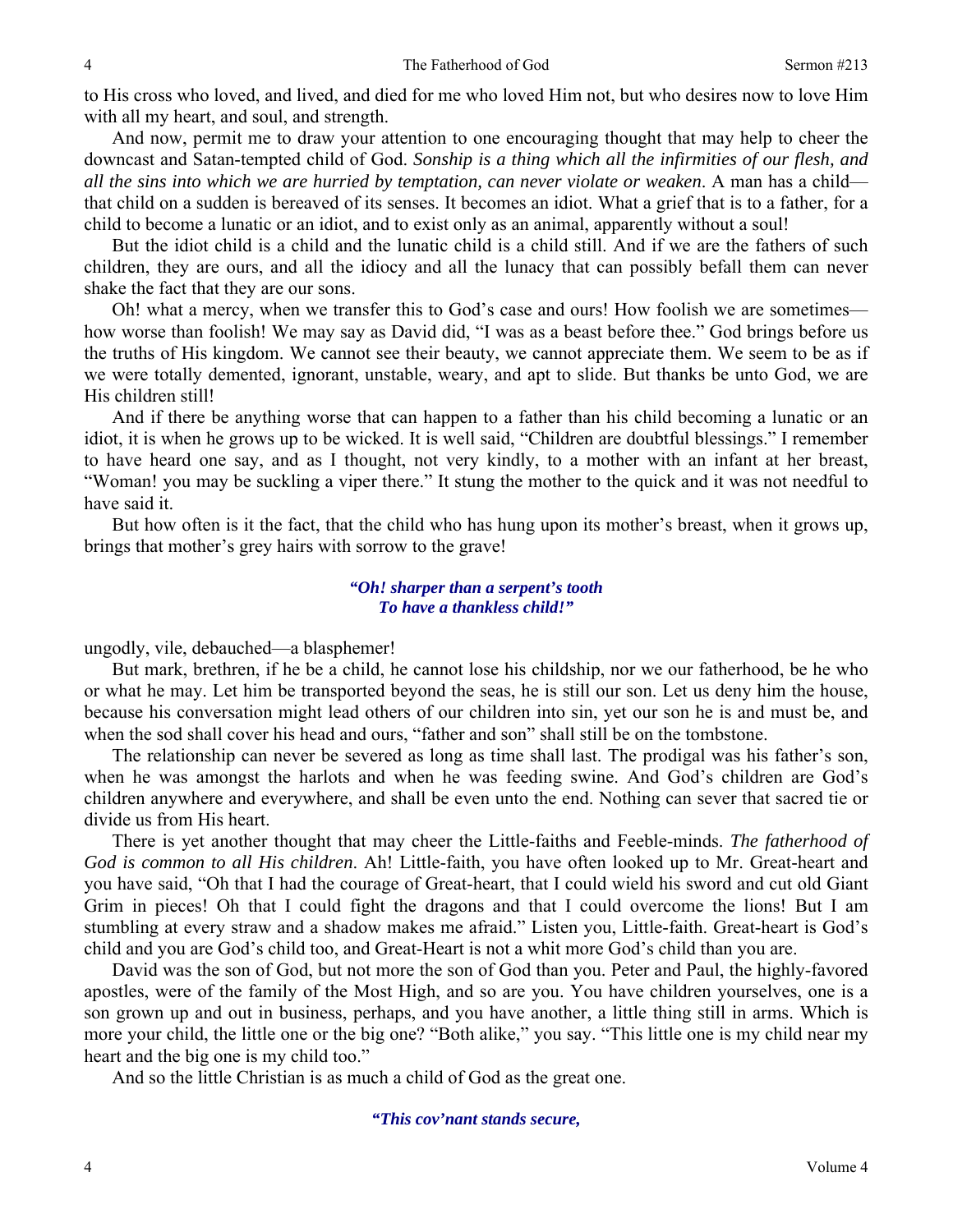#### *Though earth's old pillars bow; The strong, the feeble, and the weak, Are one in Jesus now;"*

and they are one in the family of God and no one is ahead of the other.

One may have more grace than another, but God does not love one more than another. One may be an older child than another, but he is not more a child. One may do more mighty works and may bring more glory to his Father, but he whose name is the least in the kingdom of heaven is as much the child of God as he who stands among the king's mighty men. Let this cheer and comfort us when we draw near to God and say, "Our Father which art in heaven."

I will make but one more remark before I leave this point, namely this, that *our being the children of God brings with it innumerable privileges*. Time would fail me if I were to attempt to read the long roll of the Christian's joyous privileges. I am God's child, if so, He will clothe me. My shoes shall be iron and brass. He will array me with the robe of my Savior's righteousness, for He has said, "Bring forth the best robe and put it on him." And He has also said that He will put a crown of pure gold upon my head, and inasmuch as I am a King's son, I shall have a royal crown.

Am I His child? Then He will feed me. My bread shall be given me and my water shall be sure. He that feeds the ravens will never let His children starve. If a good farmer feeds the barn-door fowl, and the sheep, and the bullocks, certainly his children shall not starve. Does my Father deck the lily and shall I go naked? Does He feed the fowls that sow not, neither do they reap, and shall I feel necessity? God forbid! My Father knows what things I have need of before I ask Him, and He will give me all I want.

If I be His child, then I have a portion in His heart here, and I shall have a portion in His house above, for "If children then heirs, heirs of God and joint-heirs with Christ." "If we suffer with him we shall be also glorified together."

And oh! brethren, what a prospect this opens up! The fact of our being heirs of God and joint-heirs with Christ proves that all things are ours—the gift of God, the purchase of a Savior's blood.

### *"This world is ours and worlds to come; Earth is our lodge, and heaven our home."*

Are there crowns? They are mine if I be an heir. Are there thrones? Are there dominions? Are there harps, palm branches, white robes? Are there glories that eye has not seen? And is there music that ear has not heard? All these are mine, if I be a child of God. "And it doth not yet appear what we shall be, but we know that when he shall appear, we shall be like him, for we shall see him as he is."

Talk of princes, and kings, and potentates—their inheritance is but a pitiful foot of land, across which the bird's wing can soon direct its flight, but the broad acres of the Christian cannot be measured by eternity. He is rich without a limit to his wealth. He is blessed, without a boundary to his bliss. All this, and more than I can enumerate, is involved in our being able to say, "Our Father which art in heaven."

The second tie of the text is *brotherhood*. It does not say *my* Father, but *our* Father. Then it seems there are a great many in the family. I will be very brief on this point.

"Our Father." When you pray that prayer, remember you have a good many brothers and sisters that do not know their Father yet, and you must include them all. For all God's elect ones, though they be uncalled as yet, are still His children, though they know it not.

In one of Krummacher's beautiful little parables, there is a story like this, "Abraham sat one day in the grove at Mamre, leaning his head on his hand and sorrowing. Then his son Isaac came to him and said, 'My father, why mourn you? what ails you?' Abraham answered and said, 'My soul mourns for the people of Canaan, that they know not the Lord, but walk in their own ways, in darkness and foolishness.' 'Oh, my father,' answered the son, 'is it only this? Let not your heart be sorrowful, for are not these their own ways?'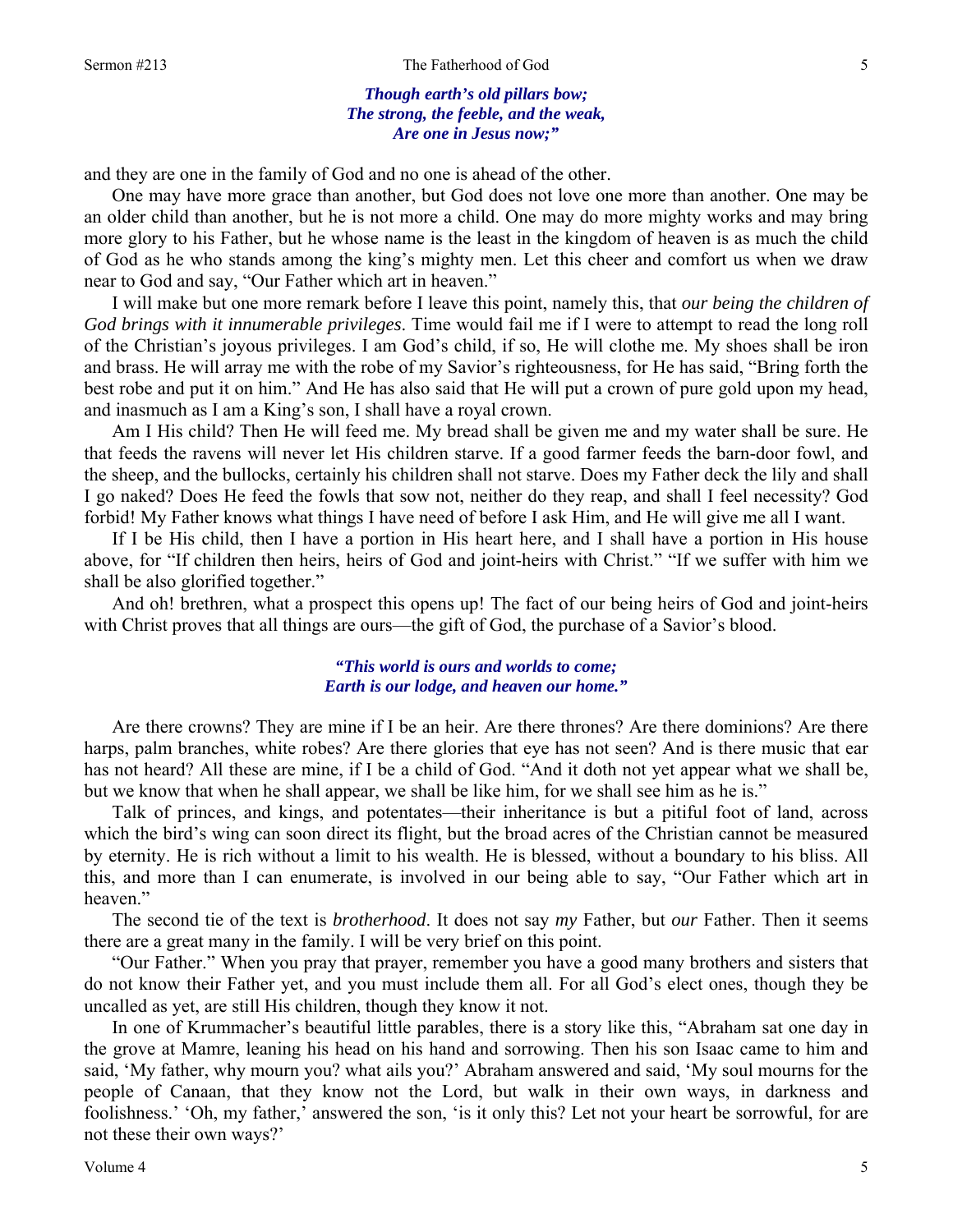"Then the patriarch rose up from his seat and said, 'Come now, follow me.' And he led the youth to a hut and said to him, 'Behold.' There was a child which was an imbecile and the mother sat weeping by it. Abraham asked her, 'Why weep you?' Then the mother said, 'Alas, this my son eats and drinks, and we minister unto him, but he knows not the face of his father, nor of his mother. Thus his life is lost and this source of joy is sealed to him.'"

Is not that a sweet little parable, to teach us how we ought to pray for the many sheep that are not yet of the fold, but which must be brought in? We ought to pray for them, because they do not know their Father. Christ has bought them and they do not know Christ. The Father has loved them from before the foundation of the world and yet they know not the face of their Father.

When you say, "Our Father," think of the many of your brothers and sisters who are in the back streets of London, that are in the dens and caves of Satan. Think of your poor brother who is intoxicated with the spirit of the devil. Think of him led astray to infamy and lust, and perhaps to murder, and in your prayer pray for them who know not the Lord.

"Our Father." That, then, includes those of God's children who differ from us in their doctrine. Ah! there are some who differ from us as wide as the poles, but yet they are God's children. Come, Mr. Bigot, do not kneel down and say, "My Father," but "Our Father." "If you please, I cannot put in Mr. So and so, for I think he is a heretic." Put him in, sir. God has put him in and you must put him in too, and say, "Our Father."

Is it not remarkable how very much alike all God's people are upon their knees? Some time ago at a prayer meeting, I called upon two brothers in Christ to pray one after another, the one a Wesleyan and the other a strong Calvinist. And the Wesleyan prayed the most Calvinistic prayer of the two, I do believe—at least I could not tell which was which. I listened to see if I could not discern some peculiarity even in their phraseology, but there was none. "Saints in prayer appear as one," for when they get on their knees, they are all compelled to say, "Our Father," and all their language afterwards is of the same sort.

When you pray to God, put in the poor, for is He not the Father of many of the poor, rich in faith and heirs of the kingdom, though they be poor in this world? Come, my sister, if you bow your knee amid the rustling of silk and satin, yet remember the cotton and the print. My brother, is there wealth in your hand, yet I pray you, remember your brethren of the rough hand and the dusty brow. Remember those who could not wear what you wear, nor eat what you eat, but are as Lazarus compared with you, while you are as Dives. Pray for them. Put them all in the same prayer and say, "Our Father."

And pray for those that are divided from us by the sea—those who are in heathen lands, scattered like precious salt in the midst of this world's putrefaction. Pray for all that name the name of Jesus, and let your prayer be a great and comprehensive one. "Our Father, which art in heaven."

And after you have prayed that, rise up and act it. Say not, "Our Father," and then look upon your brethren with a sneer or a frown. I beseech you, live like a brother and act like a brother. Help the needy. Cheer the sick. Comfort the faint-hearted. Go about doing good, minister unto the suffering people of God wherever you find them, and let the world take knowledge of you, that you are when on your feet what you are upon your knees—that you are a brother unto all the brotherhood of Christ, a brother born for adversity, like your Master Himself.

**II.** Having thus expounded the double relationship, I have left myself but little time for a very important part of the subject, namely, THE SPIRIT OF ADOPTION.

I am extremely puzzled and bewildered how to explain to the ungodly what is the spirit with which we must be filled before we can pray this prayer. If I had an orphan here, one who had never seen either father or mother, I think I should have a very great difficulty in trying to make him understand what are the feelings of a child towards its father.

Poor little thing, he has been under tutors and governors. He has learned to respect them for their kindness, or to fear them for their austerity, but there never can be in that child's heart that love towards

6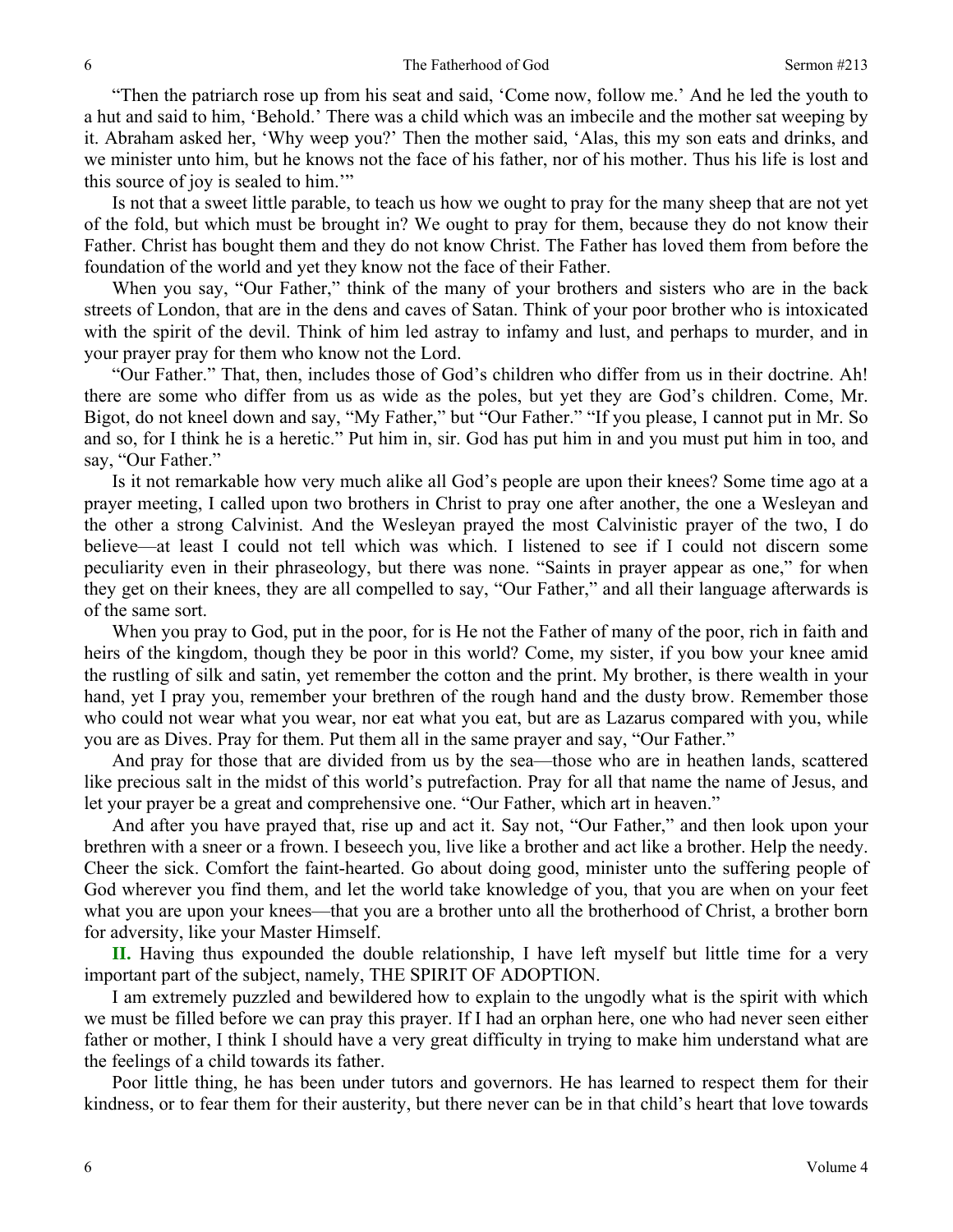tutor or governor, however kind he may be, that there is in the heart of another child towards his own mother or father.

There is a nameless charm there we cannot describe or understand. It it is a sacred touch of nature, a throb in the breast that God has put there and that cannot be taken away. The fatherhood is recognized by the childship of the child. And what is that spirit of a child—that sweet spirit that makes him recognize and love his father? I cannot tell you unless you are a child yourself and then you will know.

And what is "the spirit of adoption, whereby we cry Abba, Father?" I cannot tell you, but if you have felt it, you will know it. It is a sweet compound of faith that knows God to be my Father, love that loves Him as my Father, joy that rejoices in Him as my Father, fear that trembles to disobey Him, because He is my Father, and a confident affection and trustfulness that relies upon Him, and casts itself wholly upon Him, because it knows by the infallible witness of the Holy Spirit, that JEHOVAH, the God of earth and heaven, is the Father of my heart.

Oh! have you ever felt the spirit of adoption? There is nought like it beneath the sky. Save heaven itself, there is nought more blissful than to enjoy that spirit of adoption. Oh! when the wind of trouble is blowing, and waves of adversity are rising, and the ship is reeling to the rock, how sweet then to say, "My Father," and to believe that His strong hand is on the helm!

When the bones are aching, and when the loins are filled with pain, and when the cup is brimming with wormwood and gall, to say, "My Father," and seeing that Father's hand holding the cup to the lip, to drink it steadily to the very dregs, because we can say, "My Father, not my will, but thine be done."

Well says Martin Luther, in his Exposition of Galatians, "There is more eloquence in that word, 'Abba, Father,' than in all the orations of Demosthenes or Cicero put together." "My Father!" Oh! there is music there. There is eloquence there. There is the very essence of heaven's own bliss in that word, "My Father," when applied to God and when said by us with an unfaltering tongue, through the inspiration of the Spirit of the living God.

My hearers, have you the spirit of adoption? If not, you are miserable men. May God Himself bring you to know Him! May He teach you your need of Him! May He lead you to the cross of Christ and help you to look to your dying Brother! May He bathe you in the blood that flowed from His open wounds and then, accepted in the Beloved, may you rejoice that you have the honor to be one of that sacred family.

**III.** And now, in the last place, I said that there was in the title, A DOUBLE ARGUMENT.

"Our Father." That is, "Lord, hear what I have got to say. You are my Father." If I come before a judge, I have no right to expect that he shall hear me at any particular season in aught that I have to say. If I came merely to crave for some boon or benefit to myself, if the law were on my side, then I could demand an audience at his hands. But when I come as a law-breaker and only come to crave for mercy, or for favors I deserve not, I have no right to expect to be heard.

But a child, even though he is erring, always expects his father will hear what he has to say. "Lord, if I call You King You will say, 'You are a rebellious subject, get you gone.' If I call You Judge, You will say, 'Be still, or out of your own mouth will I condemn you.' If I call You Creator, You will say to me, 'It repents Me that I made man upon the earth.' If I call You my Preserver, You will say to me, 'I have preserved you, but you have rebelled against Me.' But if I call You Father, all my sinfulness does not invalidate my claim. If You be my Father, then You love me. If I be Your child, then You will regard me, and poor though my language be, you will not despise it."

If a child were called upon to speak in the presence of a number of persons, how very much alarmed he would be lest he should not use right language. I may sometimes fear when I have to address a mighty auditory, lest I should not select choice words, full-well knowing that if I were to preach as I never shall, like the mightiest of orators, I should always have enough of carping critics to rail at me. But if I had my father here, and if you could all stand in the relationship of father to me, I should not be very particular what language I used.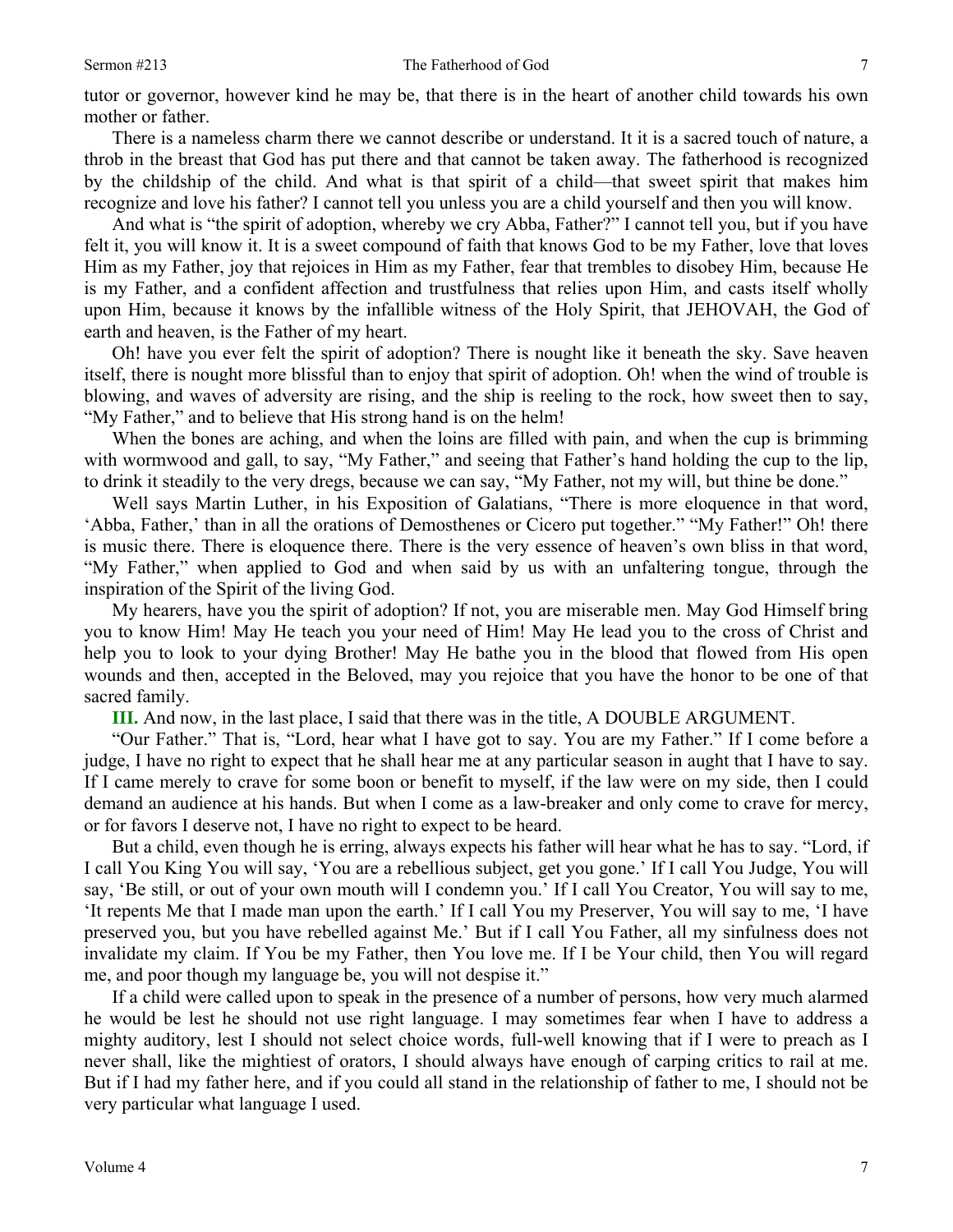When I talk to my Father, I am not afraid He will misunderstand me. If I put my words a little out of place, He understands my meaning somehow. When we are little children we only prattle, still our father understands us. Our children talk a great deal more like Dutchmen than Englishmen when they begin to talk, and strangers come in and say, "Dear me, what is the child talking about?" But we know what it is, and though in what they say there may not be an intelligible sound that anyone could print, and a reader make it out, we know they have got certain little wants, and having a way of expressing their desires, we can understand them.

So when we come to God, our prayers are little broken things. We cannot put them together, but our Father, He will hear us. Oh! what a beginning is, "Our Father," to a prayer full of faults, and a foolish prayer perhaps, a prayer in which we are going to ask what we ought not to ask for! "Father, forgive the language! Forgive the matter!"

As one dear brother said the other day at the prayer meeting, he could not get on in prayer and he finished up on a sudden by saying, "Lord, I cannot pray tonight as I should wish. I cannot put the words together. Lord, take the meaning, take the meaning," and sat down. That is just what David said once, "Lo, all my desire is before thee"—not my words, but my desire, and God could read it. We should say, "Our Father," because that is a reason why God should hear what we have to say.

But there is another argument. "Our Father." "Lord, give me what I want." If I come to a stranger, I have no right to expect he will give it to me. He may out of his charity, but if I come to a father, I have a claim, a sacred claim. My Father, I shall have no need to use arguments to move Your bosom. I shall not have to speak to You as the beggar who cries in the street. For because You are my Father, You know my wants and You are willing to relieve me. It is Your business to relieve me. I can come confidently to You, knowing You will give me all I want.

If we ask our father for anything when we are little children, we are under an obligation certainly, but it is an obligation we never feel. If you were hungry and your father fed you, would you feel an obligation like you would if you went into the house of a stranger? You go into a stranger's house trembling and you tell him you are hungry. Will he feed you? He says yes, he will give you somewhat. But if you go to your father's table, almost without asking, you sit down as a matter of course, and feast to your full, and you rise and go, and feel you are indebted to him, but there is not a grievous sense of obligation.

Now, we are all deeply under obligation to God, but it is a child's obligation—an obligation which impels us to gratitude, but which does not constrain us to feel that we have been demeaned by it. Oh! if He were not my Father, how could I expect that He would relieve my wants? But since He is my Father, He will, He must hear my prayers, and answer the voice of my crying, and supply all my needs out of the riches of His fullness in Christ Jesus the Lord.

Has your father treated you badly lately? I have this word to you, then. Your father loves you quite as much when he treats you roughly as when he treats you kindly. There is often more love in an angry father's heart than there is in the heart of a father who is too kind. I will suppose a case.

Suppose there were two fathers and their two sons went away to some remote part of the earth where idolatry is still practiced? Suppose these two sons were decoyed and deluded into idolatry? The news comes to England and the first father is very angry. His son, his own son, has forsaken the religion of Christ and become an idolater.

The second father says, "Well, if it will help him in trade I don't care. If he gets on the better by it, all well and good." Now which loves more, the angry father or the father who treats the matter with complacency? Why, the angry father is the better. He loves his son, therefore he cannot give away his son's soul for gold.

Give me a father that is angry with my sins and that seeks to bring me back, even though it be by chastisement. Thank God you have got a Father that can be angry, but that loves you as much when He is angry as when He smiles upon you.